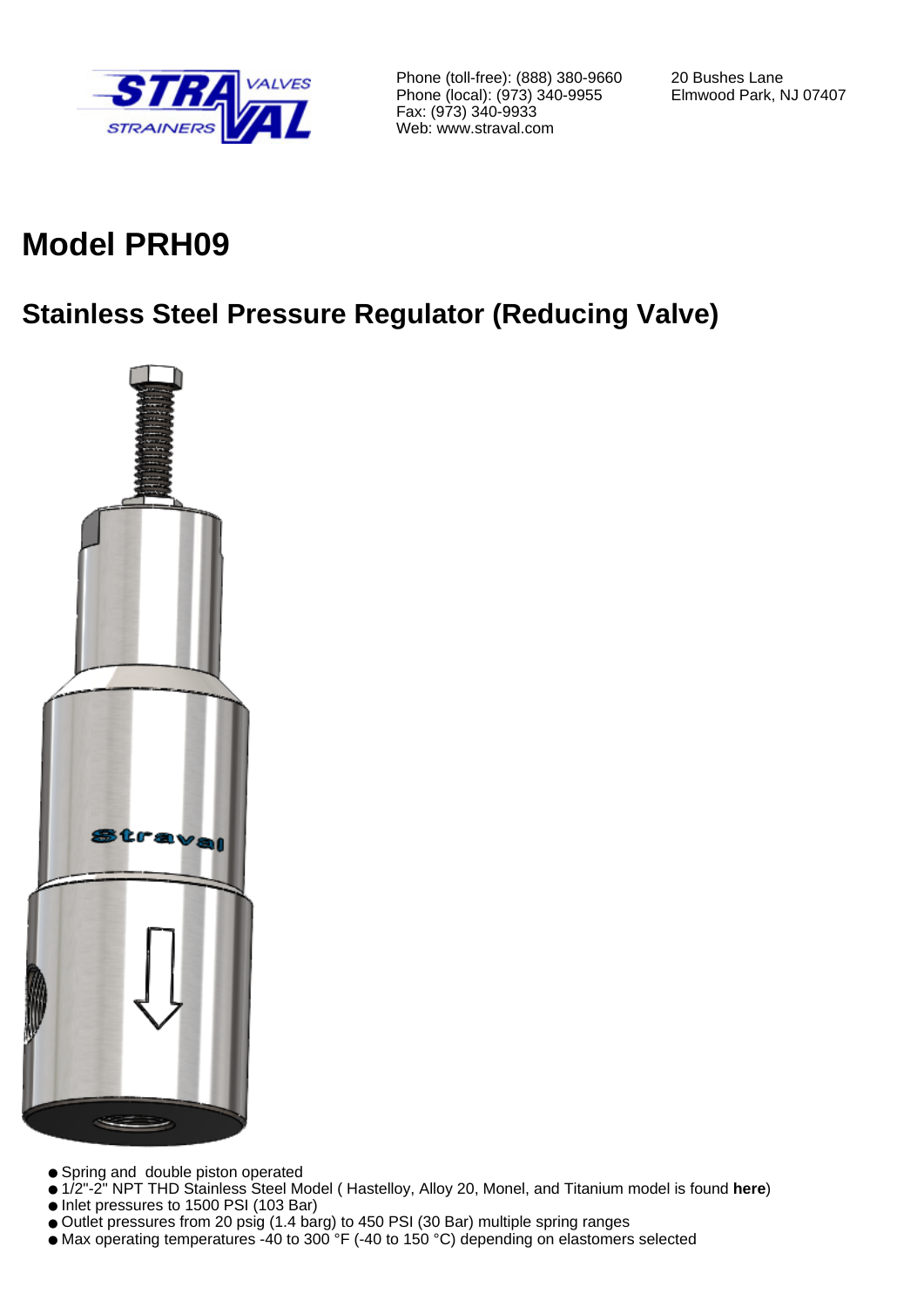### **Features**

- **Pressure-containing parts** made from solid bar stock materials unlike castings which have wall thickness variations.
- **Body and trim:** Standard material is type 303 or 316 stainless steel. Special alloys (e.g. Hastelloy, Monel, Titanium, and Alloy 20) also available, click here.
- **Elastomeric piston seals:** Viton is standard. Alternates when specified are Buna, EPDM, Kalrez, and PTFE. Select PTFE seals only when required for chemical compatibility reasons as these seals create higher piston drag than the softer elastomeric seals.
- **Spring chamber and adjusting spring:** These parts are non-wetted, are not in contact with the fluid or gas, and are normally offered in carbon steel, painted for minimal exterior corrosion-resistant protection. When these parts are submerged or located in a corrosive atmosphere, they can be upgraded to a stainless steel or other corrosion-resistant materials at an additional cost.
- **Standard porting:** Right-angle porting, NPT threads (side inlet, bottom outlet). Valve works in any orientation, upright as illustrated, horizontal, etc.
- **Optional In-Line porting:** is availble but with reduced Cv (typ 60% of full flow model) can be supplied at additional cost.
- **Other options:** See below

### **Applications**

Designed for clean, filtered or strained, non-abrasive liquid service: oils, lubricants, greases, solvents, and most chemicals compatible with Viton seals seals. Valve is piston-operated, metal-seated with only the piston seals as elastomers. **Do not use for extended shutoff service** or for extremely low flows (less than 5% of maximum capacity). Values below the low limit of the spring ranges shown below can be achieved if the flow rates are substantially higher than the minimum 5% of maximum rated capacity. To be on the safe side, a relief or bypass valve should always be installed on the outlet side of the regulator (not included with valve). For outlet pressures above the ranges stated below, request the single piston model **PRH04**, that is specifically designed to handle the higher outlet pressures that the PRH09 cannot handle. Do not use with liquids that tend to crystallize or solidify under operating conditions. Generally not for use on high pressure steam service as operating temperatures can easily exceed the limitations of the seal selections below. Consult factory for steam & gas service. Although the metal seat is standard, for gas service a soft seat such as Viton, Buna or EPDM or PTFE may be offered for improved shut off capability compared to a metal seat. But this depends on the operating conditions and is generally limited to lower pressure differences and not recommended for extreme pressure conditions. Consult factory.

The balanced piston design of this model accommodates large variations in inlet pressure. When ordered, if a set pressure is not specified, valves are set to the minimum pressure setting for the range selected. Valve can operate in any orientation: vertical, horizontal, etc. A high-pressure filter or strainer, which should be no coarser than #20 mesh, can be ordered from Straval. See model **SBS-10**.

**We now offer some models that meet NACE MR0175. These are not priced on line. Consult factory.**

### **Options**

- Reduced trim for low-flow applications, all sizes.
- Locking cap to enclose adjusting screw (1).
- Wetted materials (7,10) in type 316SS, Monel, titanium, and Hastelloy.
- Upgrade non-wetted spring chamber (2), spring hardware (3,5), and adjusting screw (1) to 300 series stainless steel.
- Hard-chromed piston (7) for longer life and seal (9) wear.
- In-line Porting available but with Reduced Cv of approx 60% of standard angle pattern model

### **Principle of Operation**

This valve operates with a compression spring acting on the main valve which is used to adjust the outlet pressure with an adjusting screw. The reduced outlet pressure is very easily adjusted in the field. To increase outlet pressure, simply loosen adjusting screw lock nut (2) to increase spring compression by turning the adjusting screw (1) inward. Similarly, to get a lowering in outlet pressure requires a reduction in spring compression by turning the screw outward. A pressure gauge is required on the outlet side of the regulator somewhere in the downstream piping about 10 pipe diameters after the valve, to monitor the result while making the adjustment. The valve will operate in a vertical orientation as illustrated, horizontal, or any other orientation.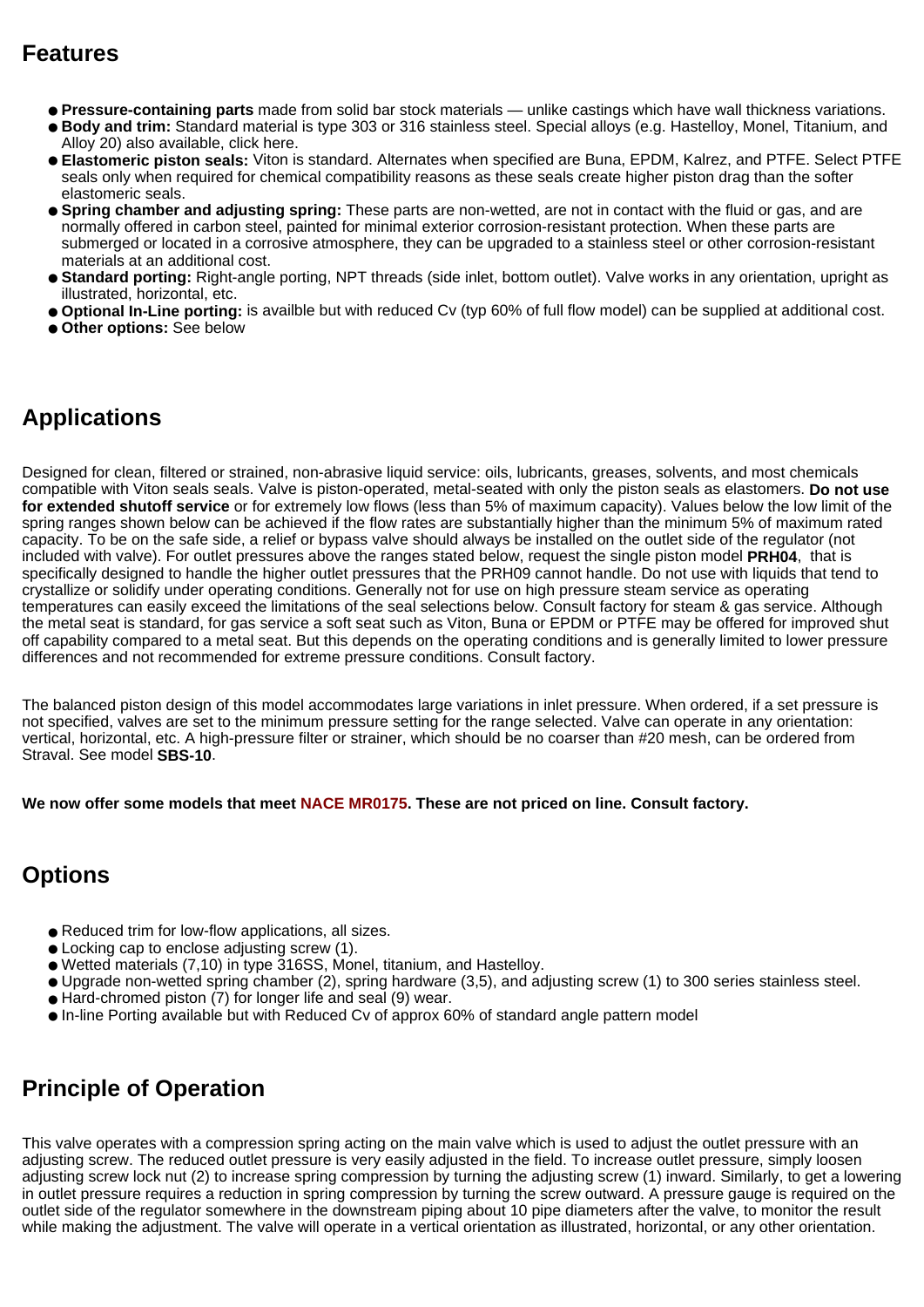#### **Typical Illustration PRH09**



#### **PRH-09**

#### **Material List and Specification**

| #                | ltem            | <b>Materials</b>        |  |  |
|------------------|-----------------|-------------------------|--|--|
|                  | Adjusting screw | Steel or SS             |  |  |
| 3                | Spring chamber  | Steel or SS             |  |  |
| 4.               | Spring pusher   | Steel or SS             |  |  |
| 5.               | Spring          | Steel or SS             |  |  |
| $\overline{6}$ . | Spring follower | Steel or SS             |  |  |
| $\overline{7}$   | Piston          | Steel or SS             |  |  |
| 8.               | Seal            | Viton, Buna, EP or PTFE |  |  |
| 9.               | Seal            | Viton, Buna, EP or PTFE |  |  |
| $\Omega$         | Poppet          | 303SS or 316SS          |  |  |
|                  | Body            | 303SS or 316SS          |  |  |

#### **Dimensions** (inches)

|                           | B | $\mathbf{C}$                                      | D | E |
|---------------------------|---|---------------------------------------------------|---|---|
| 1/2                       |   | $1.75$ 1.00 1.00 10.7                             |   |   |
| 3/4                       |   | $\left  1.75 \right  1.00 \left  1.00 \right  11$ |   |   |
| $1 \quad$                 |   | 2.63 1.38 1.38 13.6                               |   |   |
| 1-1/4 2.75 2.50 1.50 13.8 |   |                                                   |   |   |
| 1-1/2 3.00 2.75 1.50 14   |   |                                                   |   |   |
| $\vert$ 2                 |   | $3.5$ $2.88$ 1.63 15                              |   |   |

Note: Dimensions are approximate and are subject to change without notice. Request certified dimensions before final product installation.

#### **1/2" PRH09-05T**